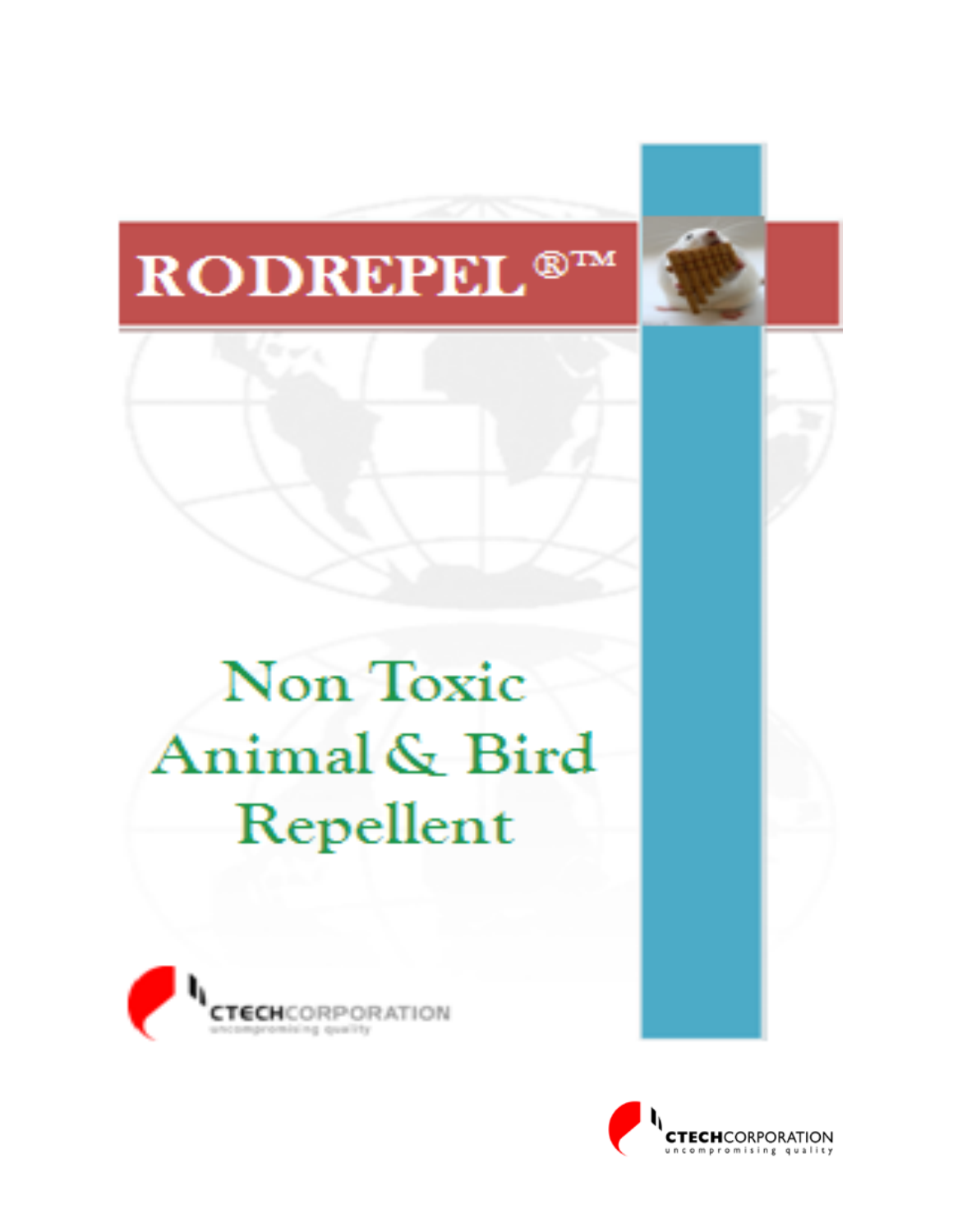### **WHITE PAPER ON RODREPEL®™**

Rodents are aggressive, active, and adaptable; they have accompanied man throughout the world, travelling with them on ships, boats, deserts *et al*. These minute creatures have wreaked havoc in the functioning of human life. Considering the ugly rodents and the menace that they create, C Tech Corporation has come up with a unique and novel product **Rodrepel®™, a non hazardous and non toxic animal and bird repellent**. The paper deals with why to use these products & how they actually work.

### **The Problem....**

*Ring a ring a rosy, A pocket full of posies. A‐tishoo! A‐tishoo! We all fall down.*

The origins of this well known nursery rhyme, sung by all of us in our childhood go back to the **Great Plague of London** perpetrated by the rodents. The numbers may be intriguing for us but it's true, **forty percent of mammal species found on earth are rodents**. On top of that, rats dwell where humans settle because they have learned through the ages that people can provide them with unlimited resources ‐ whether we welcome them or not. The mess created by the rodents has aroused many problems and damages. The gravity of the situation varies from a one day solution to millions of losses.

• Trouble of starting the car in the morning as a rat or a vole has eaten through the cable is



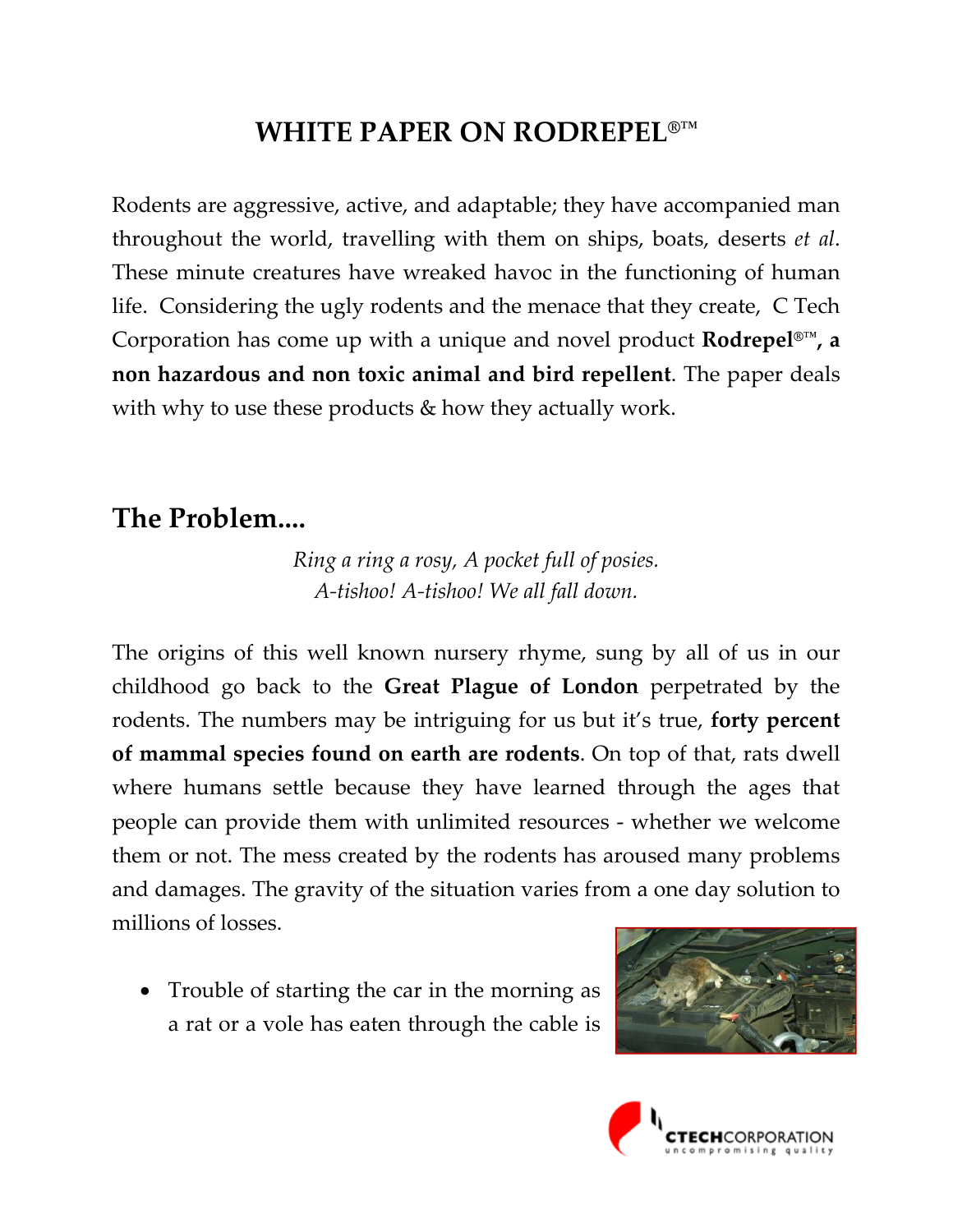one of the problems faced by every car owner. After spending thousands of dollars on the car it feels annoying to spend more on its maintenance which is not even covered by the insurance companies. Moreover, these dreadful rodents can chew on the engine wires to the tasty tune of **approximately \$1,500 in parts and labour**.



• Rodents are often the direct reason behind the **disruption of underground train services and metro rail services**. *Beijing Subway Once, because mice caused several power outages, the longest outage in a more than*

*40 minutes, resulting in tens of thousands of passengers trapped in tunnel.*

- *In 1982, Hunan Dongting Nitrogenous Fertilizer Plant, caused by rodents burning transformer short‐circuit, resulting in disruption of production, a few days on the loss of millions of NT dollars*. The situation becomes more deadly when the gnawing may leads to fire explosions. *Shanghai Petrochemical Plant in the spring of 1980, a mouse jumped into the power plant due to high voltage switch positions, Deputy bus Knife cause a short circuit, causing lead to water, electricity, gas suddenly interrupted, causing loss of up to 17 million yuan.*
- Rodents significantly damage crop before and after with an estimated 20% of the world's food supply consumed or contaminated each year. **About 23 kilograms (50 pounds) of grain are required to support a rat for a year, but the total amount of grain loss (including**



**spoilage) is about 70 kilograms (150 pounds) per rat per year**.

• World over heritage structures which are the symbol of pride for any country suffer the ignominy of being vandalized by birds who sit on

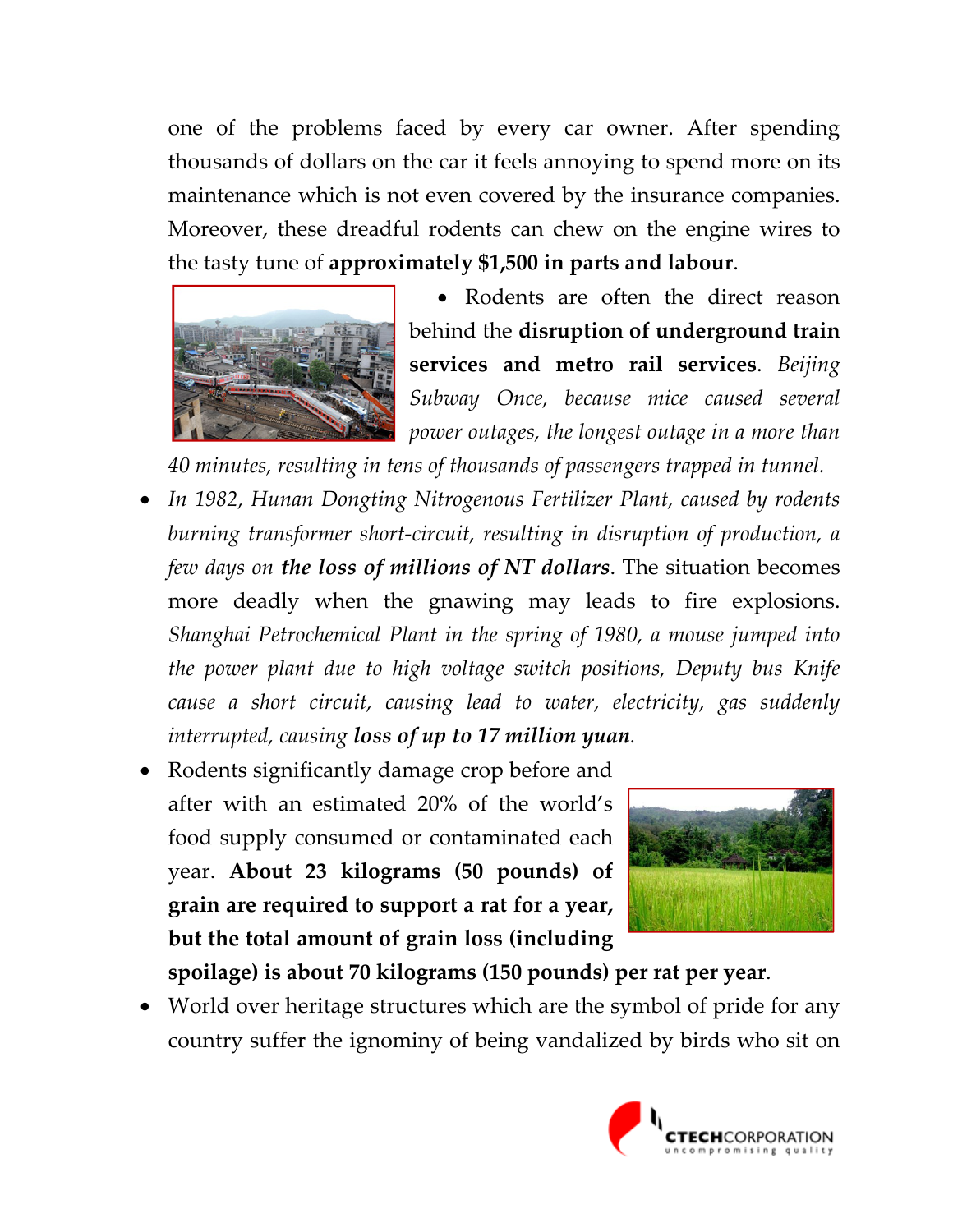these heritage structures and make a mess with their pecking, food habits and droppings.

Such incidents which occur clearly disrupt the normal order of production and damage the machinery, and the resulting economic loss is immeasurable.

#### **The Reason....**

Going deep into the study of animal behaviour made us realize the bonding between the animals and the plastics. **The bright colours and texture of polymer, the aromatic odour of polymeric products and the plasticizers** used are all responsible for animals being attracted towards plastic goods. In addition, **Rodentia**, an order of mammals also known as rodents, is characterized by two continuously growing incisors in the upper and lower jaws which are kept short by gnawing. Thus to satisfy their own need, they hamper our living.

To come up with a non toxic product, we first explored the conventionally methods used by our ancestors for rodent repellence. We identified various types of predator urines which can evoke a fear response within the

animal/rodent and we isolated the chemicals directly responsible for this. After extensive number of permutations and combinations followed by extensive trials we could combine them to give an effective concoction which was incorporated in Rodrepel®™ that has never failed to evoke the necessary fear response within the rodents and other



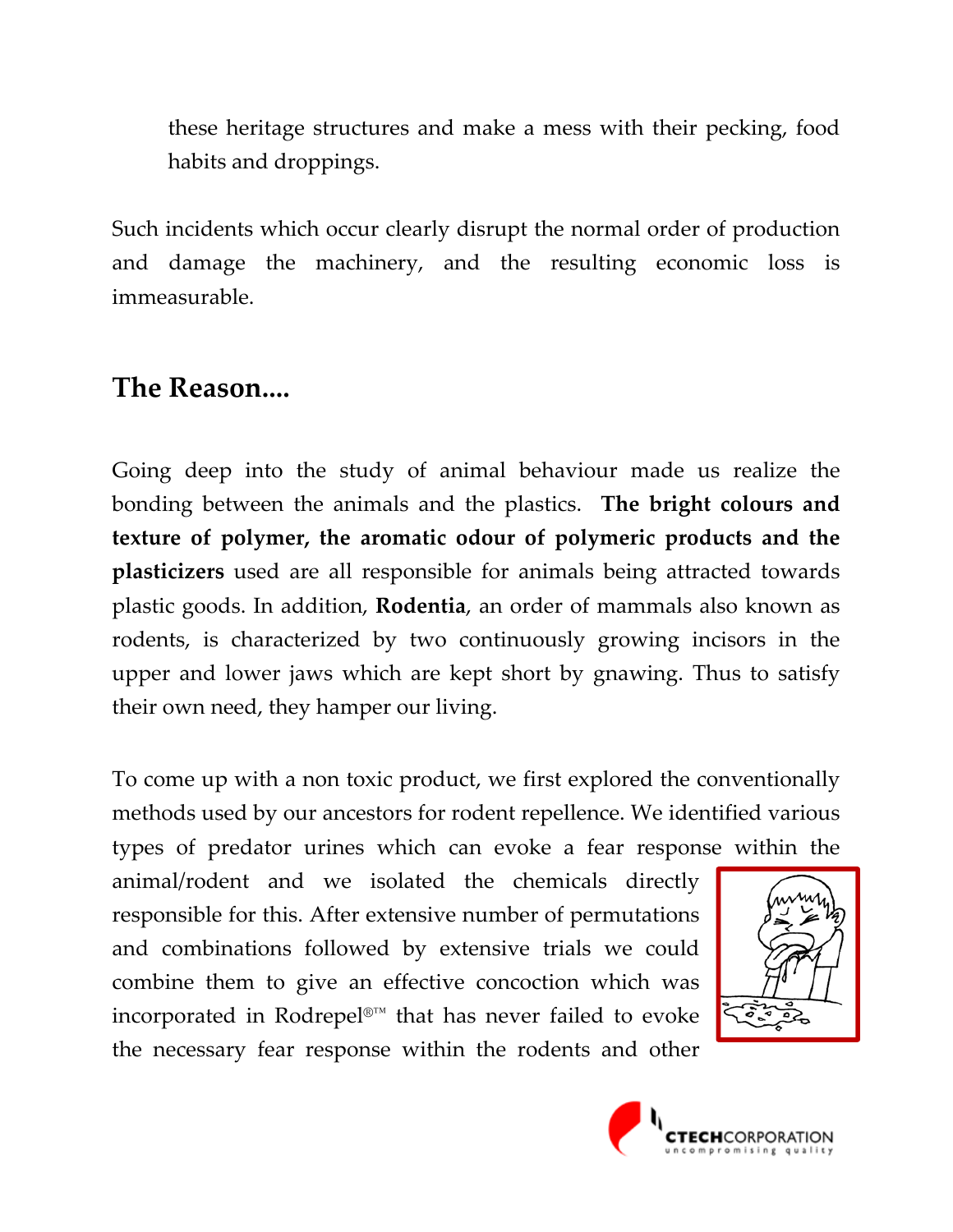such common target animals thus keeping them away from the application area.

Despite this there is always a possibility that rodents try and come in contact with the applied area. In such a case incorporated within the Rodrepel®™ chemistry are another set of chemicals which cause severe distress to the mucosa of the rodent and deter the animal from taking the next step forward and gnawing into the area. However the above two steps while extremely effective in keeping away majority of the rodents there are always some experimental rodents who would still sink their teeth into the application. Even in such a case the taste of the compound ends up creating such an unpleasant experience for the rodent that in almost all cases the rodent is automatically repelled from biting into the application again.

However at each point, **we were careful not to include any poisonous products** for animals as in the wild; we could be dealing with endangered species or special animals & birds.

## **The Solution...**

Employing novel techniques and focusing on environmental issues and safety norms are the need for the day and polymer‐specific masterbatch for effective rodent repellence is now possible. Rodrepel, a patented non‐ toxic & non‐ hazardous product by C‐Tech Corporation, has been successful in keeping the rodents away by repelling them away instead of killing them. Rodrepel is available in the form of **universal masterbatches with a recommended addition level of 1‐5%** depending on end application. Rodrepel alters the attractiveness by working on the following 5 principles:

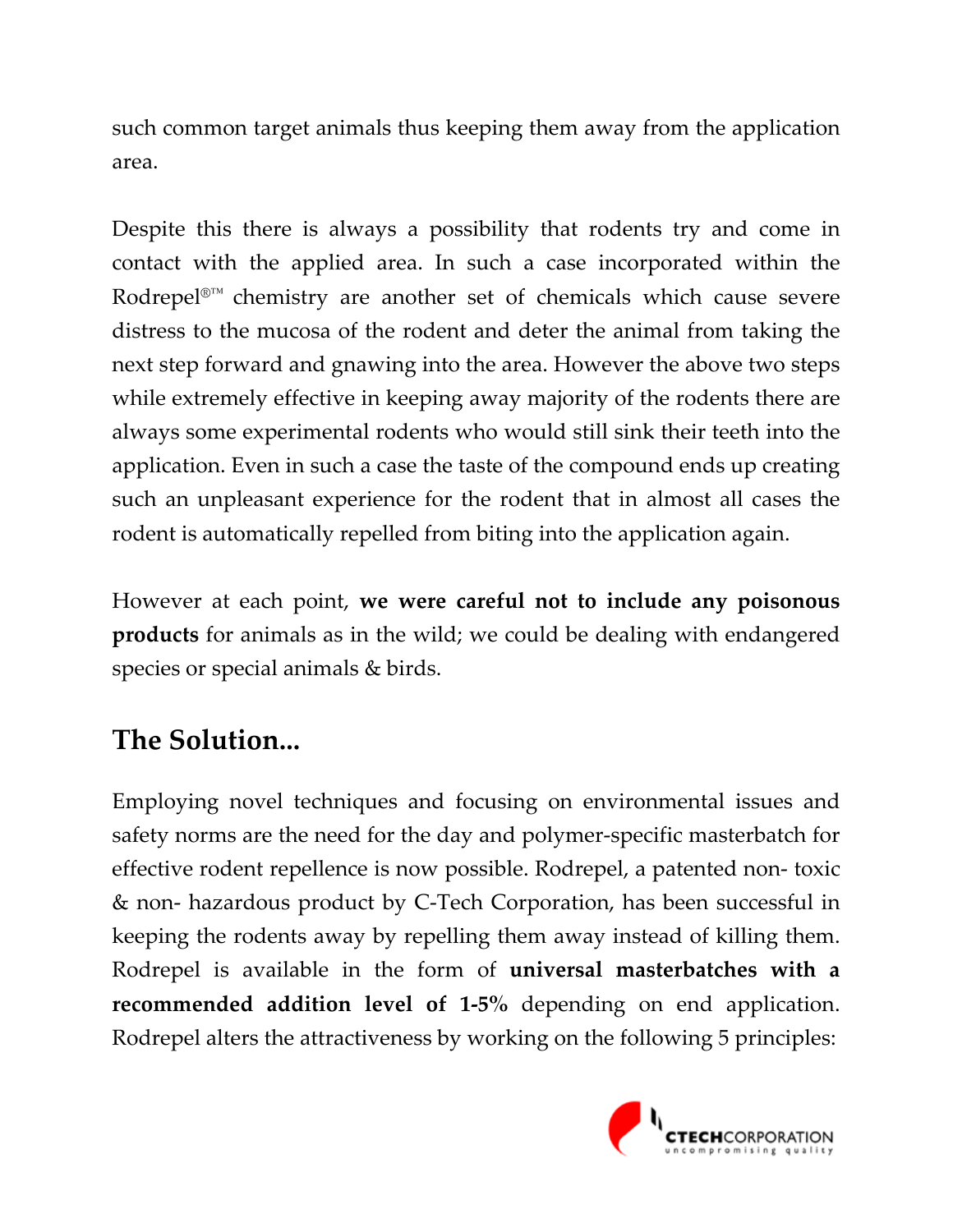**Aversion** – By making the cable sheath or plastic component foul in taste.

**Discomfort –**By causing severe distress to the mucosa of the animal.

**Fear** - By exploiting the olfactory fear response of the animal.

**Training** – the unpleasant experience leads to behaviour modification and the animal avoids products made with Rodrepel in the future.

**Association and Conditioning** – The fear response and unpleasant reaction is communicated to other animals in the vicinity.



The graph proves the validity of above principles. The Rodrepel treated cables are less chewed as compared to the untreated cables. Rodrepel is not only effective for rodents but for birds also. The testing was done by applying Rodrepel on woods by various techniques like coating and spray. The results have shown that Rodrepel is non toxic bird repellent.

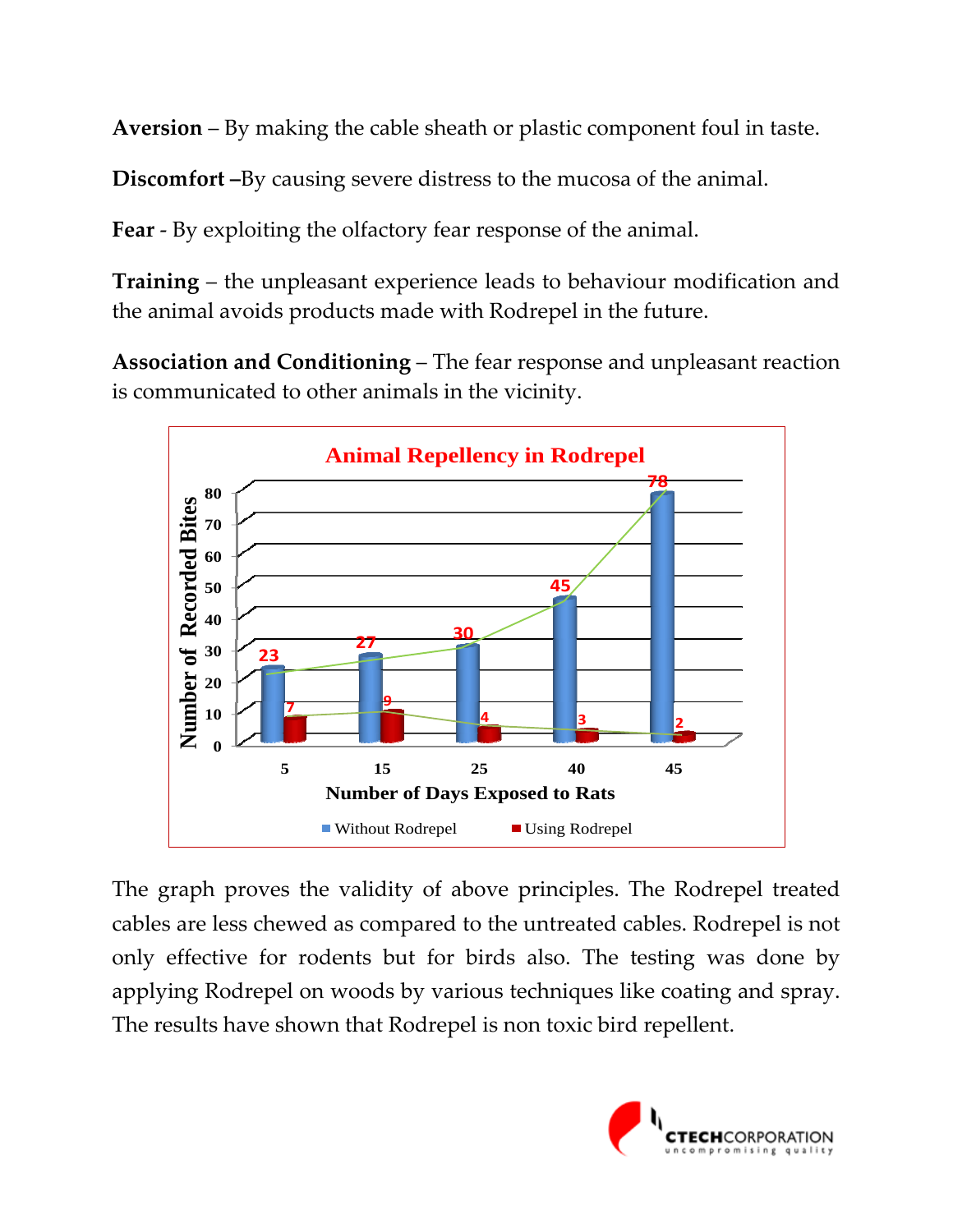

#### **The Environment...**

Our approach is not to poison the animal or add hazardous chemicals. The term "repellency" means to drive back, ward off, or keep away. We have



been working with several bio actives which are completely non  $\left\{\left|\frac{\sin\theta}{\sin\theta}\right|\right\}$  toxic to humans as well as other animals. Since **Rodrepel®™ is designed to repel effectively and not kill the rodents or any other animal**; it **doesn't harm any target or** non target species in **and the species in** any way. It is **completely free** of insecticides, **heavy** metals or products

such as copper or lead naphthenates, lindane etc or chemicals found dangerous or harmful to humans or animals. **It does not migrate or leach out from the polymer** to contaminate ground water resources like the conventional rodenticides.